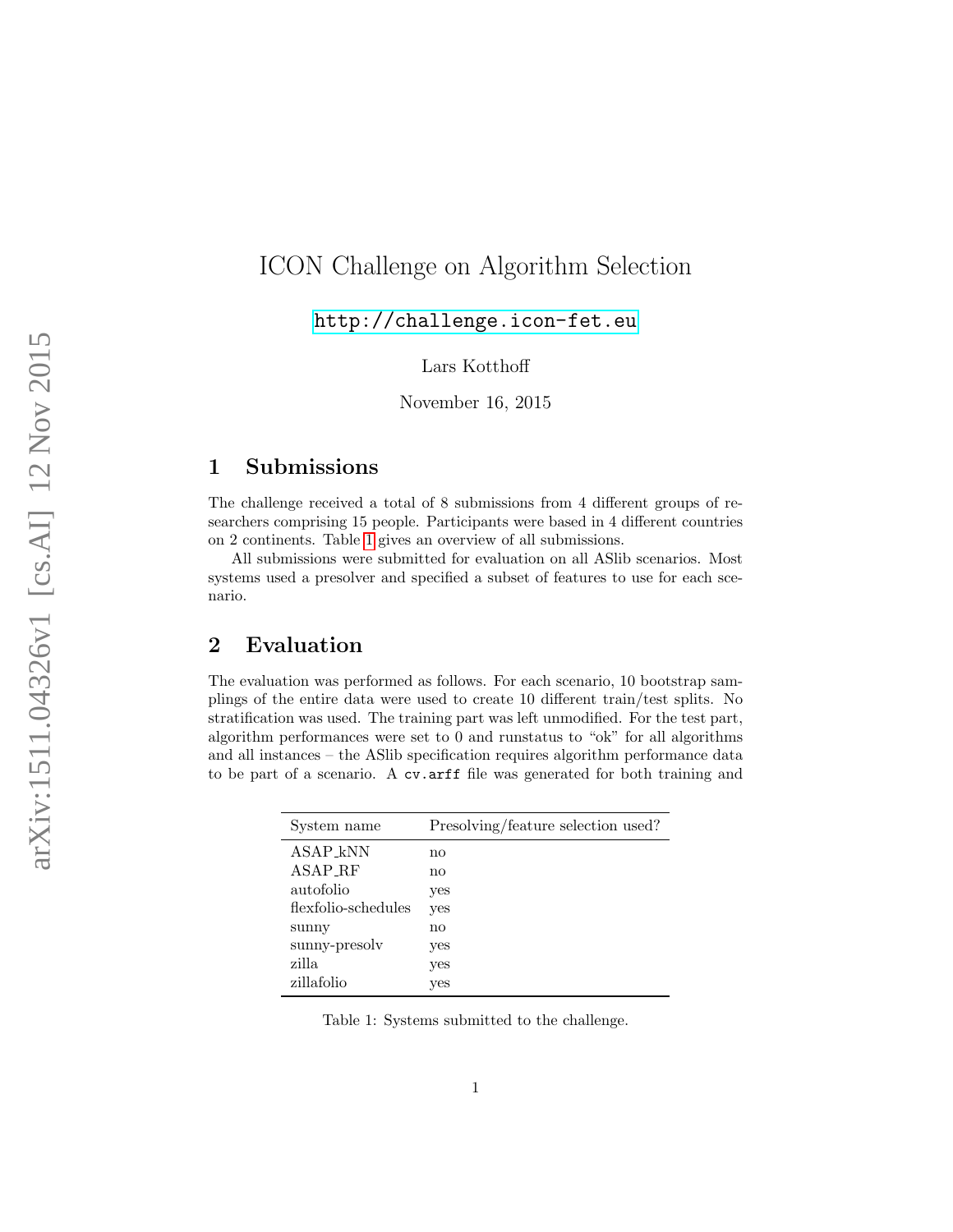testing with 10 folds and the instances assigned to folds by the order in which they appeared in the original scenario.

For systems that specified a presolver, the instances that were solved by the presolver within the specified time were removed from the training set. If a subset of features was specified, only these features (and only the costs associated with these features) were left in both training and test set, with all other feature values removed.

Each system was trained on each train scenario and predicted on each test scenario. In total, 130 evaluations (10 for each of the 13 scenarios) per submitted system were performed. The total CPU time spent was 4685.11 hours.

The predictions were evaluated as follows. If a presolver was specified, it was "run" for the specified time. If the instance was solved within this time, the time to solve the instance was taken as the performance on that instance and the instance recorded as solved.

Otherwise, the time limit given for the presolving run was added to the time required to compute all features specified for the particular scenario. For any instances that were solved during feature computation, the instance was recorded as solved at this point and the time for the presolving run plus feature computation recorded as the performance. The misclassification penalty was set to 0 in this case regardless of the performance of the best solver.

For instances not solved during feature computation, the solvers specified in the prediction schedule of the system were "run". For each instance, the predicted solvers were ordered by the runID specified. If a run was unable to solve an instance, the smaller of time the schedule specified to run it for and the time it actually took to run on the instance was added to the total. If a run solved the respective instance, the actual time required by the algorithm was added to the total and the instance recorded as solved. If the total time exceeded the time limit for the scenario, an instance was recorded as not solved.

Each system was evaluated in terms of mean PAR10 score, mean misclassification penalty, and mean number of instances solved for each of the 130 evaluations on each scenario and split.

To facilitate comparison of the different measures across the different scenarios, all measures were normalised by the performance of the virtual best (VBS) and the single best (SB) solver. The single best solver was determined as the solver with the smallest overall runtime across all instances. Equation [1](#page-1-0) defines the normalisation of a score s.

<span id="page-1-0"></span>
$$
s_{norm} = \frac{s - s_{VBS}}{s_{SB} - s_{VBS}}\tag{1}
$$

This normalises the score to the interval 0 (VBS) to 1 (SB), with smaller values being better. The number denotes how much of the gap between single best and virtual best solver was left by the system.

To determine the overall winner, the mean across all of the normalised measurements was taken. For each submitted system, 390 scores were taken into account for this (13 scenarios times 10 splits times 3 measures).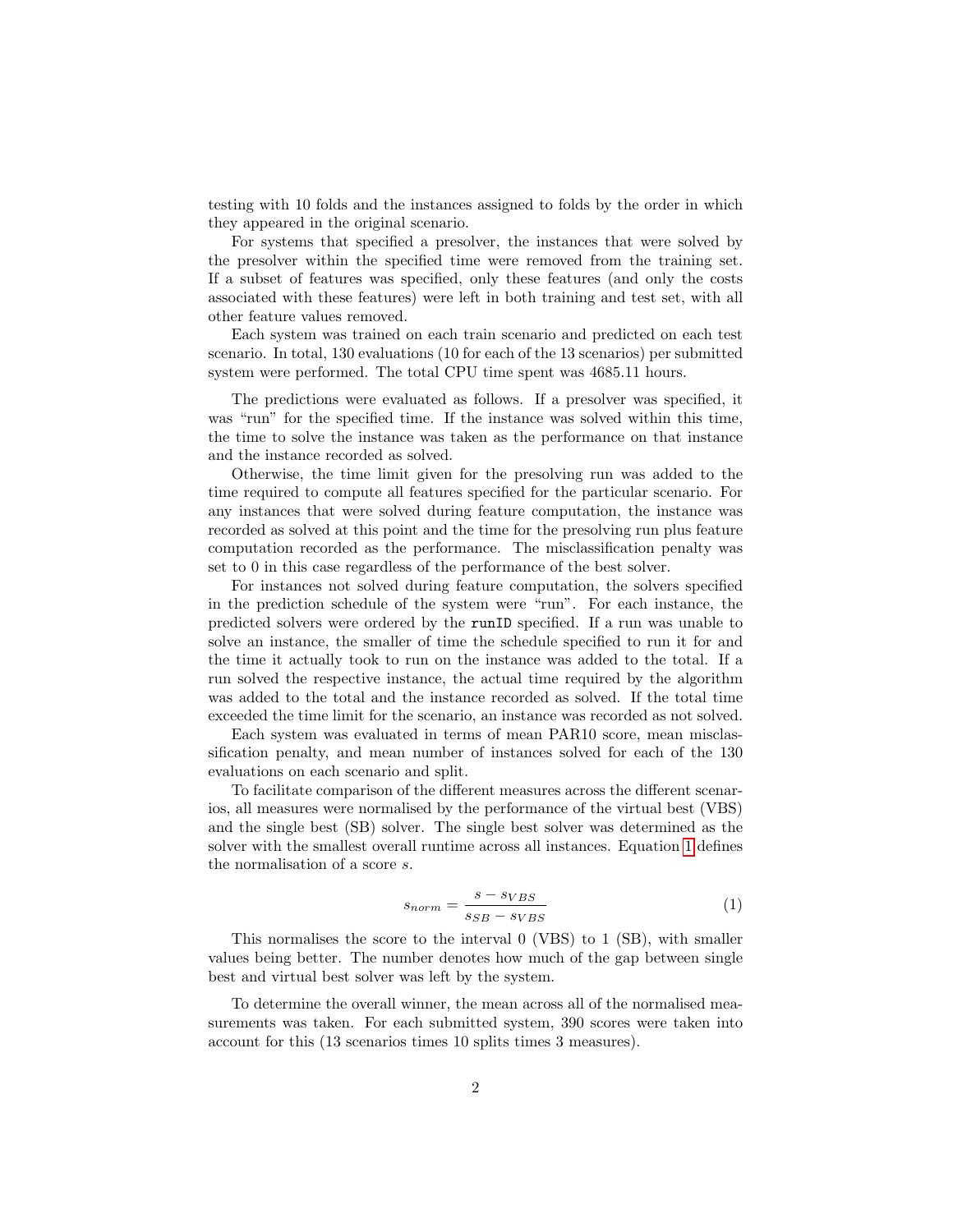### 3 Results

Table [2](#page-2-0) shows the final ranking. The first and second placed entries are very close. All systems perform well on average, closing more than half of the gap between virtual and single best solver.

<span id="page-2-0"></span>For comparison, we show three other systems. Autofolio-48 is identical to Autofolio, but was allowed 48 hours training time to assess the impact of additional exploration of the hyperparameter space. Llama-regrPairs and llama-regr are simple llama models (see Appendix [A\)](#page-11-0).

|                | System              | Average total score |
|----------------|---------------------|---------------------|
| 1              | zilla               | 0.36603             |
| $\overline{2}$ | zillafolio          | 0.37021             |
| 3              | autofolio-48        | 0.37500             |
| 4              | autofolio           | 0.39083             |
| 5              | llama-regrPairs     | 0.39501             |
| 6              | ASAP_RF             | 0.41603             |
| 7              | ASAP_kNN            | 0.42318             |
| 8              | llama-regr          | 0.42515             |
| 9              | flexfolio-schedules | 0.44251             |
| 10             | sunny               | 0.48259             |
| 11             | sunny-presolv       | 0.48488             |

Table 2: Final ranking.

To assess how significant the difference are and how stable the ranking is, we took 1 000 bootstrap samples from the scenario-split combinations and computed the scores and ranks on each of them. The mean average of the total score averages over the bootstrap samples and the confidence intervals are show in Table [3.](#page-3-0)

The ranking is the same as the final ranking in Table [2.](#page-2-0) The confidence intervals show that the rankings are relatively stable.

#### 3.1 Winner – zilla

The winner of the ICON Challenge on Algorithm Selection is zilla by Chris Cameron, Alex Fréchette, Holger Hoos, Frank Hutter, and Kevin Leyton-Brown.

#### 3.2 Honourable mention – ASAP RF

ASAP RF by François Gonard, Marc Schoenauer, and Michèle Sebag receives an honourable mention as a submission that has not been described in the literature before and showed respectable performance, beating all other approaches in some cases.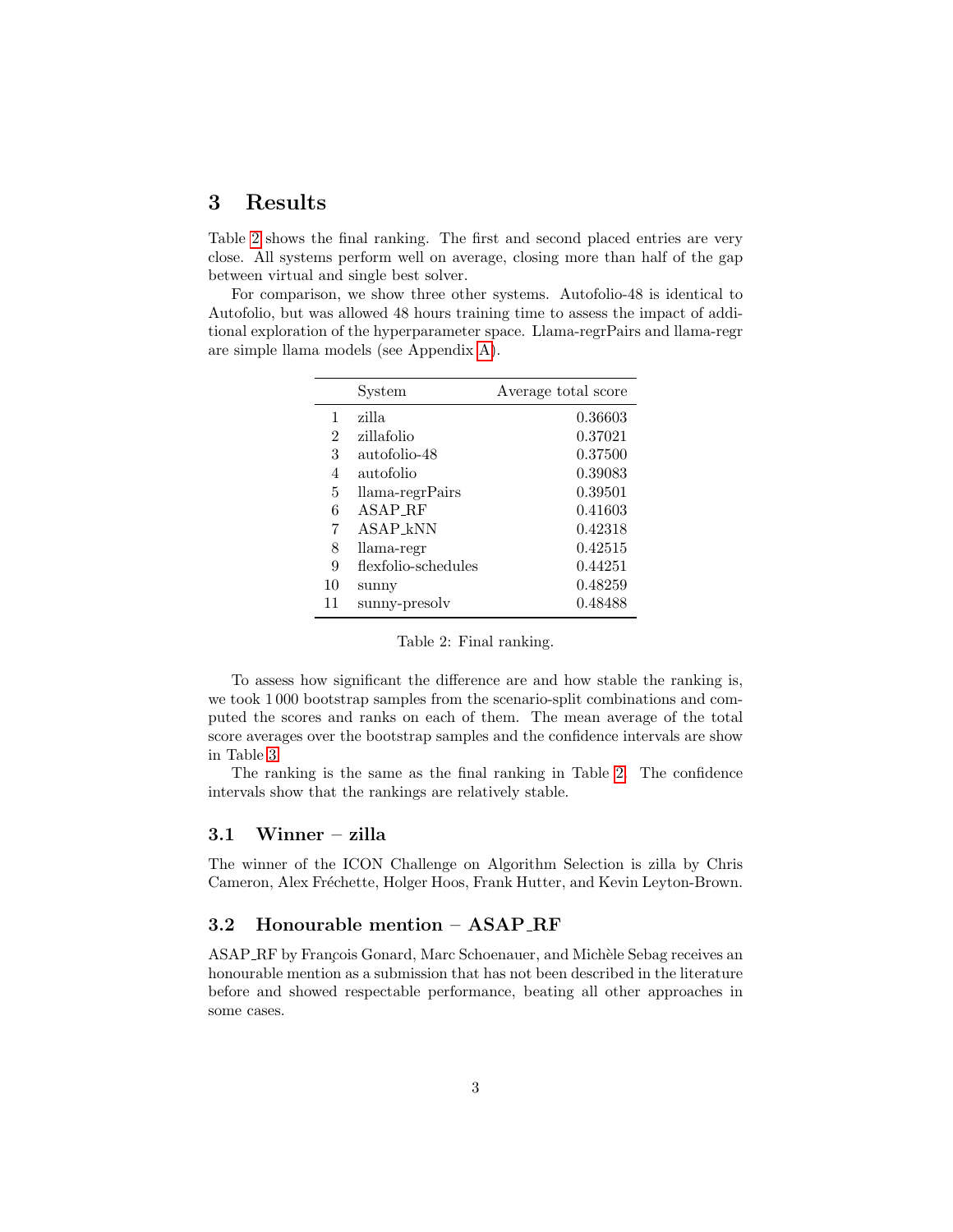<span id="page-3-0"></span>

|    | System                | Average total score | $95\%$ CI upper | $95\%$ CI lower |
|----|-----------------------|---------------------|-----------------|-----------------|
| 1  | zilla                 | 0.36631             | 0.36735         | 0.36527         |
| 2  | zillafolio            | 0.37039             | 0.37151         | 0.36928         |
| 3  | autofolio-48          | 0.37557             | 0.37671         | 0.37442         |
| 4  | autofolio             | 0.39106             | 0.39224         | 0.38988         |
| 5  | $llama-regular Pairs$ | 0.39550             | 0.39669         | 0.39432         |
| 6  | ASAP_RF               | 0.41656             | 0.41801         | 0.41511         |
| 7  | ASAP kNN              | 0.42383             | 0.42528         | 0.42237         |
| 8  | llama-regr            | 0.42541             | 0.42668         | 0.42414         |
| 9  | flexfolio-schedules   | 0.44278             | 0.44426         | 0.44129         |
| 10 | sunny                 | 0.48298             | 0.48454         | 0.48141         |
| 11 | sunny-presolv         | 0.48514             | 0.48667         | 0.48361         |

Table 3: Final ranking, bootstrapped.

#### 3.3 Alternative rank aggregations

An alternative (and probably fairer) way of determining the winner is to see the ranking of systems induced by each measure on each split of each scenario as a ballot (for a total of 260 ballots) and aggregate the ranks in those ballots. Here, we optimise the aggregated Spearman coefficient between candidate rankings and ballot rankings. That is, the final ranking has the optimal Spearman coefficient with respect to the ballots.

<span id="page-3-1"></span>Table [4](#page-3-1) shows the aggregated ranks. Now autofolio is in second position.

|                          | System              |
|--------------------------|---------------------|
| 1                        | zilla               |
| $\overline{2}$           | autofolio           |
| 3                        | autofolio-48        |
| $\overline{\mathcal{A}}$ | zillafolio          |
| 5                        | llama-regrPairs     |
| 6                        | ASAP RF             |
| 7                        | ASAP kNN            |
| 8                        | llama-regr          |
| 9                        | flexfolio-schedules |
| 10                       | sunny               |
| 11                       | sunny-presolv       |

Table 4: Aggregated ranks.

There are significant changes however when averaging the performance across all measures, splits, and scenarios by median rather than mean. Table [5](#page-4-0) shows this ranking. Zilla is now in second position, beat by ASAP RF.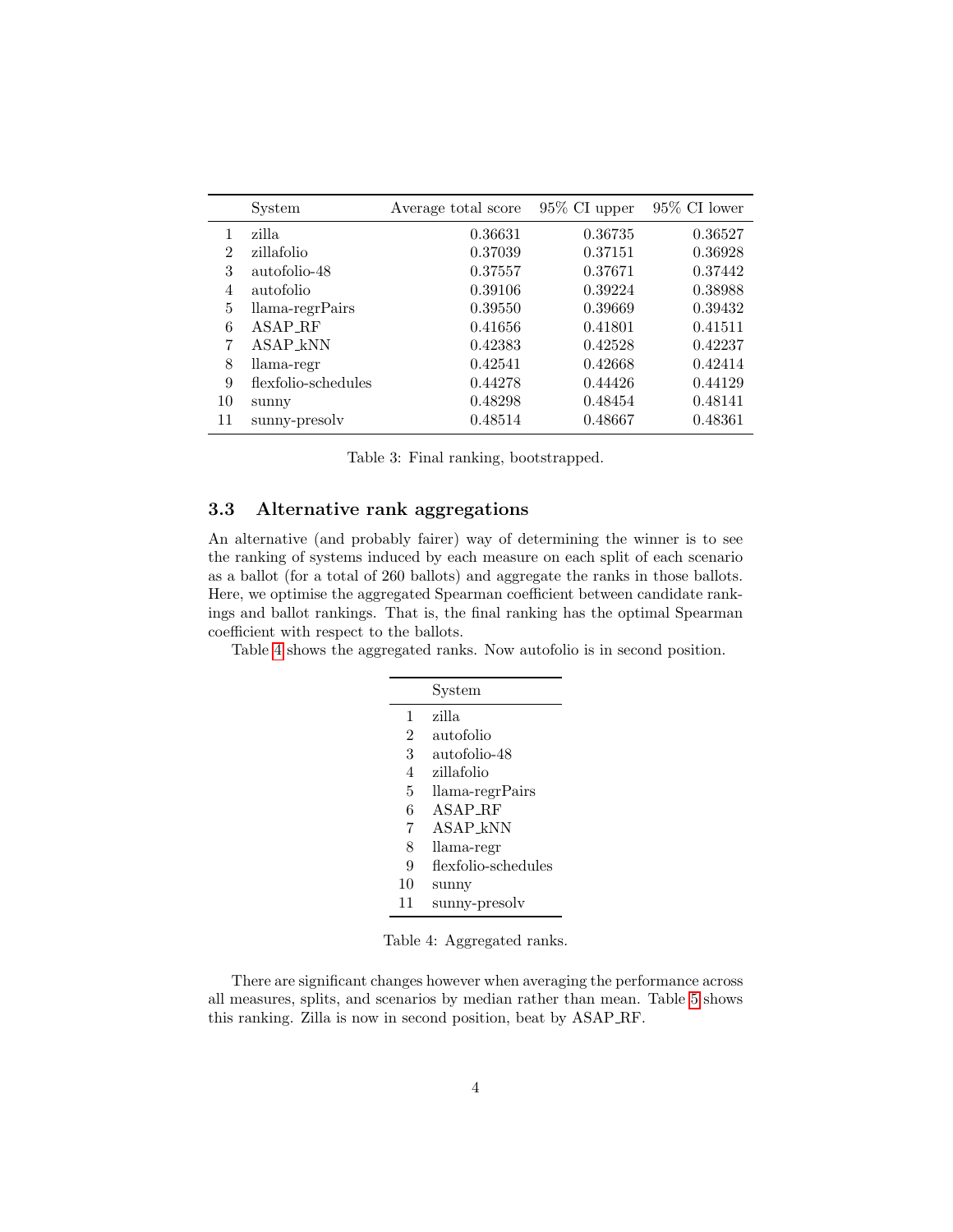<span id="page-4-0"></span>

|    | System              | Median total score |
|----|---------------------|--------------------|
| 1  | ASAP_RF             | 0.28566            |
| 2  | zilla               | 0.29262            |
| 3  | autofolio-48        | 0.29669            |
| 4  | autofolio           | 0.30043            |
| 5  | llama-regrPairs     | 0.30358            |
| 6  | zillafolio          | 0.30714            |
| 7  | ASAP kNN            | 0.30858            |
| 8  | llama-regr          | 0.32373            |
| 9  | flexfolio-schedules | 0.33305            |
| 10 | sunny               | 0.37355            |
| 11 | sunny-presolv       | 0.41260            |
|    |                     |                    |

Table 5: Ranking by median.

### 3.4 Detailed results

<span id="page-4-1"></span>Tables [6](#page-4-1) through [8](#page-5-0) show the rankings by mean score across all splits and scenarios, but separately for each measure.

|                | System              | Mean PAR10 score |
|----------------|---------------------|------------------|
| 1              | autofolio-48        | 0.33383          |
| $\mathfrak{D}$ | autofolio           | 0.34104          |
| 3              | zilla               | 0.34414          |
| 4              | zillafolio          | 0.34553          |
| 5              | llama-regrPairs     | 0.37496          |
| 6              | ASAP <sub>-RF</sub> | 0.37749          |
| 7              | ASAP kNN            | 0.38658          |
| 8              | flexfolio-schedules | 0.39518          |
| 9              | llama-regr          | 0.40749          |
| 10             | sunny               | 0.46144          |
| 11             | sunny-presolv       | 0.46657          |

Table 6: Ranking by PAR10.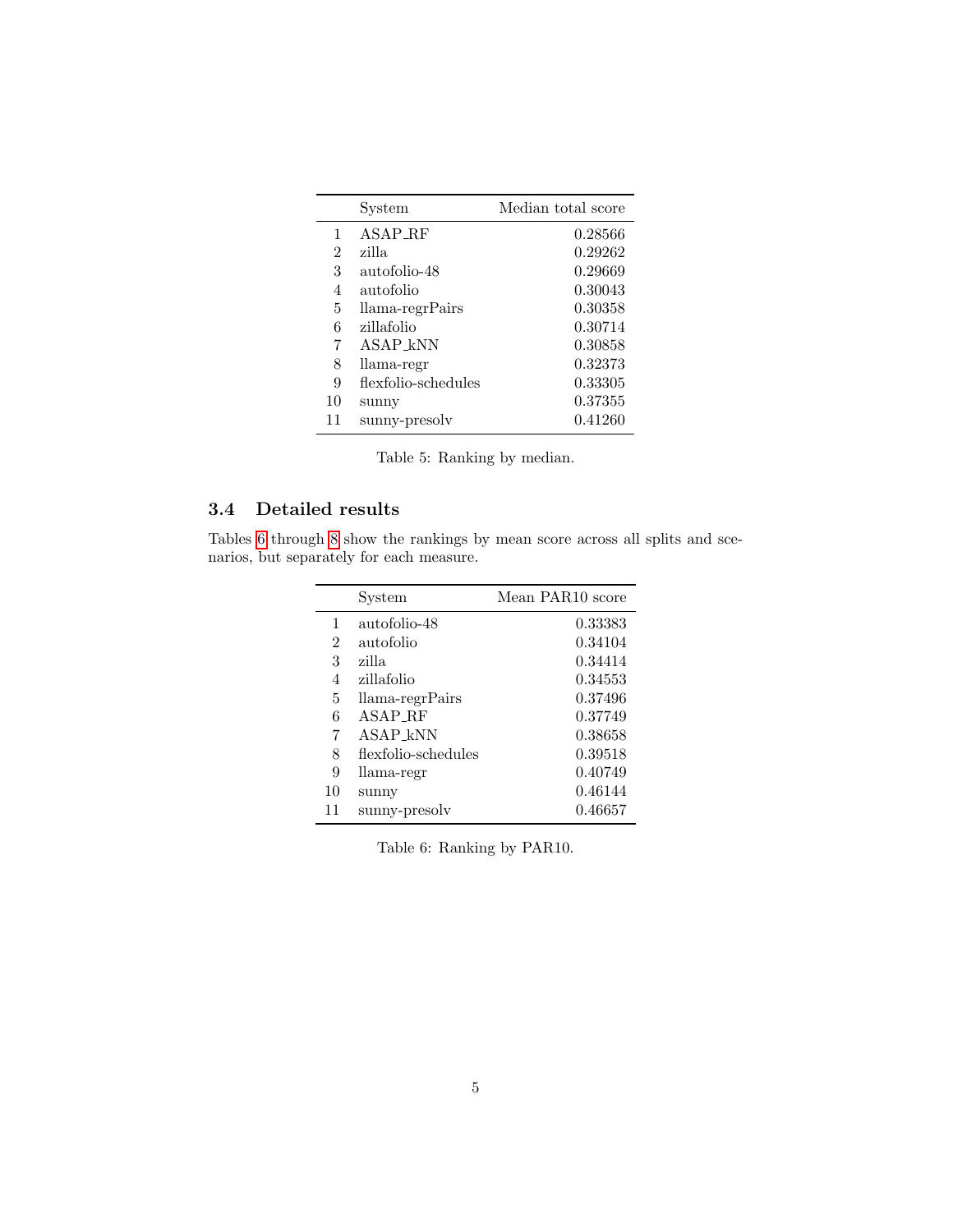|    | System              | Mean misclassification penalty |
|----|---------------------|--------------------------------|
| 1  | zilla               | 0.41874                        |
| 2  | zillafolio          | 0.43001                        |
| 3  | llama-regrPairs     | 0.44447                        |
| 4  | llama-regr          | 0.46856                        |
| 5  | autofolio-48        | 0.47449                        |
| 6  | ASAP RF             | 0.51015                        |
| 7  | autofolio           | 0.51131                        |
| 8  | ASAP_kNN            | 0.51263                        |
| 9  | sunny-presolv       | 0.52817                        |
| 10 | sunny               | 0.53324                        |
| 11 | flexfolio-schedules | 0.55644                        |

Table 7: Ranking by misclassification penalty.

<span id="page-5-0"></span>

|    | System              | Mean number of instances solved |
|----|---------------------|---------------------------------|
| 1  | autofolio-48        | 0.31668                         |
| 2  | autofolio           | 0.32015                         |
| 3  | zillafolio          | 0.33509                         |
| 4  | zilla               | 0.33522                         |
| 5  | ASAP_RF             | 0.36045                         |
| 6  | llama-regrPairs     | 0.36559                         |
| 7  | ASAP kNN            | 0.37035                         |
| 8  | flexfolio-schedules | 0.37592                         |
| 9  | llama-regr          | 0.39941                         |
| 10 | sunny               | 0.45309                         |
| 11 | sunny-presolv       | 0.45990                         |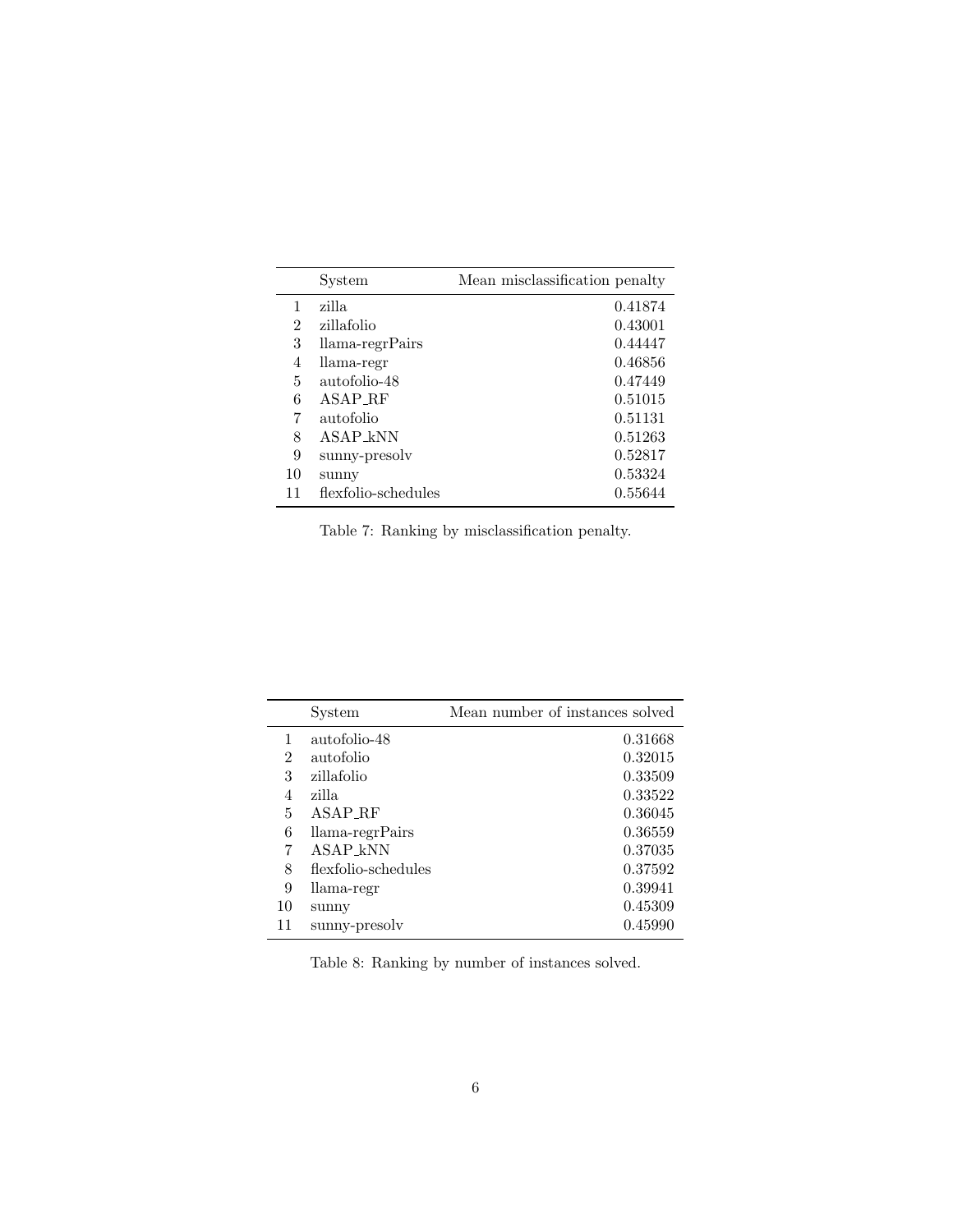<span id="page-6-0"></span>

| scenario                  | <b>ASAP KNN</b> | <b>ASAP RF</b> | autofolio-48   | autofolio      | flexfolio-schedules | llama-regr | llama-regrPairs | Sunny | sunny-presolv | zilla          | zillafolio     |
|---------------------------|-----------------|----------------|----------------|----------------|---------------------|------------|-----------------|-------|---------------|----------------|----------------|
| ASP-POTASSCO              | 10              | 5              | $\mathfrak{D}$ | 6              | 7                   | 3          | 1               | 11    | 9             | 8              | $\overline{4}$ |
| $CSP-2010$                | 7               | 1              | 10             | 9              | 6                   | 5          | 3               | 8     | 11            | 4              | $\overline{2}$ |
| MAXSAT12-PMS              | 4               | 6              | 10             | 11             | 2                   | 3          | 1               | 5     | 8             | 7              | 9              |
| PREMARSHALLING-ASTAR-2013 | 6               | 4              | $\overline{7}$ | 5              | $\overline{2}$      | 10         | 11              | 3     | 1             | 8              | 9              |
| PROTEUS-2014              | 5               | 4              | 7              | 6              | 1                   | 11         | 10              | 3     | 2             | 9              | 8              |
| QBF-2011                  | 1               | $\overline{2}$ | 9              | 8              | 3                   | 6          | $\overline{4}$  | 5     | 7             | 10             | 11             |
| SAT11-HAND                | 3               | 6              | 1              | 7              | 8                   | 9          | 5               | 11    | 10            | 4              | $\overline{2}$ |
| SAT11-INDU                | 6               | 8              | $\overline{2}$ | 3              | 10                  | 5          | 1               | 9     | 11            | 4              | 7              |
| SAT11-RAND                | 6               | 7              | 1              | $\overline{2}$ | 11                  | 10         | 8               | 9     | 5             | 3              | 4              |
| SAT12-ALL                 | $\overline{7}$  | 8              | $\mathfrak{D}$ | 3              | 9                   | 6          | 5               | 10    | 11            | $\mathbf{1}$   | 4              |
| SAT12-HAND                | 7               | 8              | 4              | 1              | 9                   | 6          | 3               | 10    | 11            | $\mathfrak{D}$ | 5              |
| SAT12-INDU                | 8               | 9              | 1              | 3              | 7                   | 6          | 5               | 11    | 10            | 4              | $\overline{2}$ |
| SAT12-RAND                | 10              | 8              | 3              | 4              | 9                   | 6          | 5               | 11    | 7             | 1              | $\overline{2}$ |

Table [9](#page-6-0) shows the ranks for the different scenarios for all systems by mean across all measures and splits.

Table 9: Ranks by scenario.

Figures [1](#page-7-0) through [3](#page-9-0) give a more detailed overview of the performance of the systems on the different scenarios. The colour of each boxplot denotes the system, the mean performance of which is shown in the legend (this corresponds to the number in the respective table above). The boxplot shows the variation of performance across the 10 different splits for each scenario. The solid black line denotes the performance of the single best solver; anything above is worse.

Two of the SAT scenarios are hard for all systems in the sense that the performance they deliver on at least one of the splits is worse than the performance of the single best solver. For most other scenarios, using any algorithm selection system gives a significant performance improvement compared to the single best solver though.

### 3.5 Time required to run

The time required to train the models and make the predictions varied significantly across systems and scenarios, with some completing in minutes and others requiring hours. Figure [4](#page-10-0) presents a summary.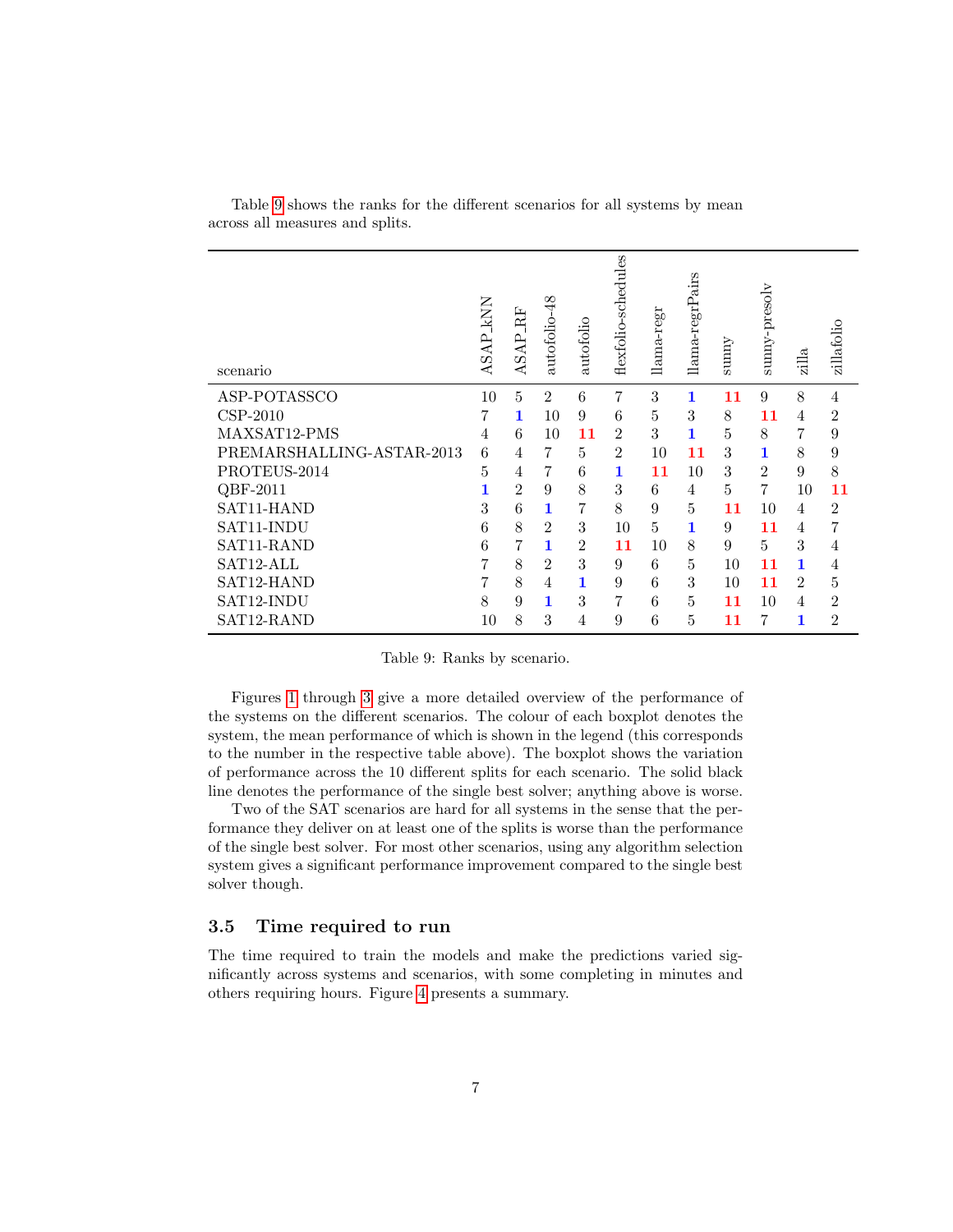<span id="page-7-0"></span>

Figure 1: PAR10 scores.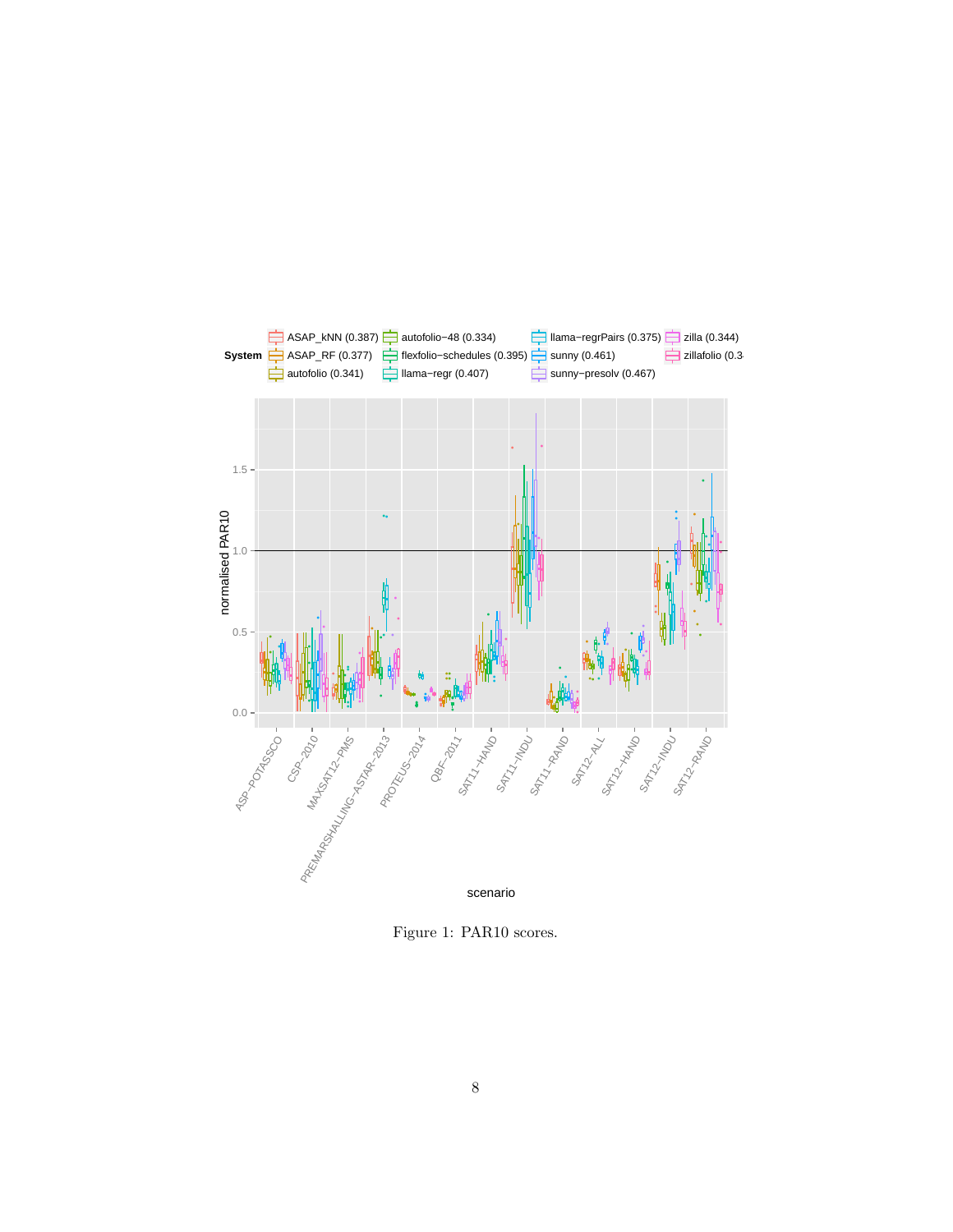

Figure 2: Misclassification penalty.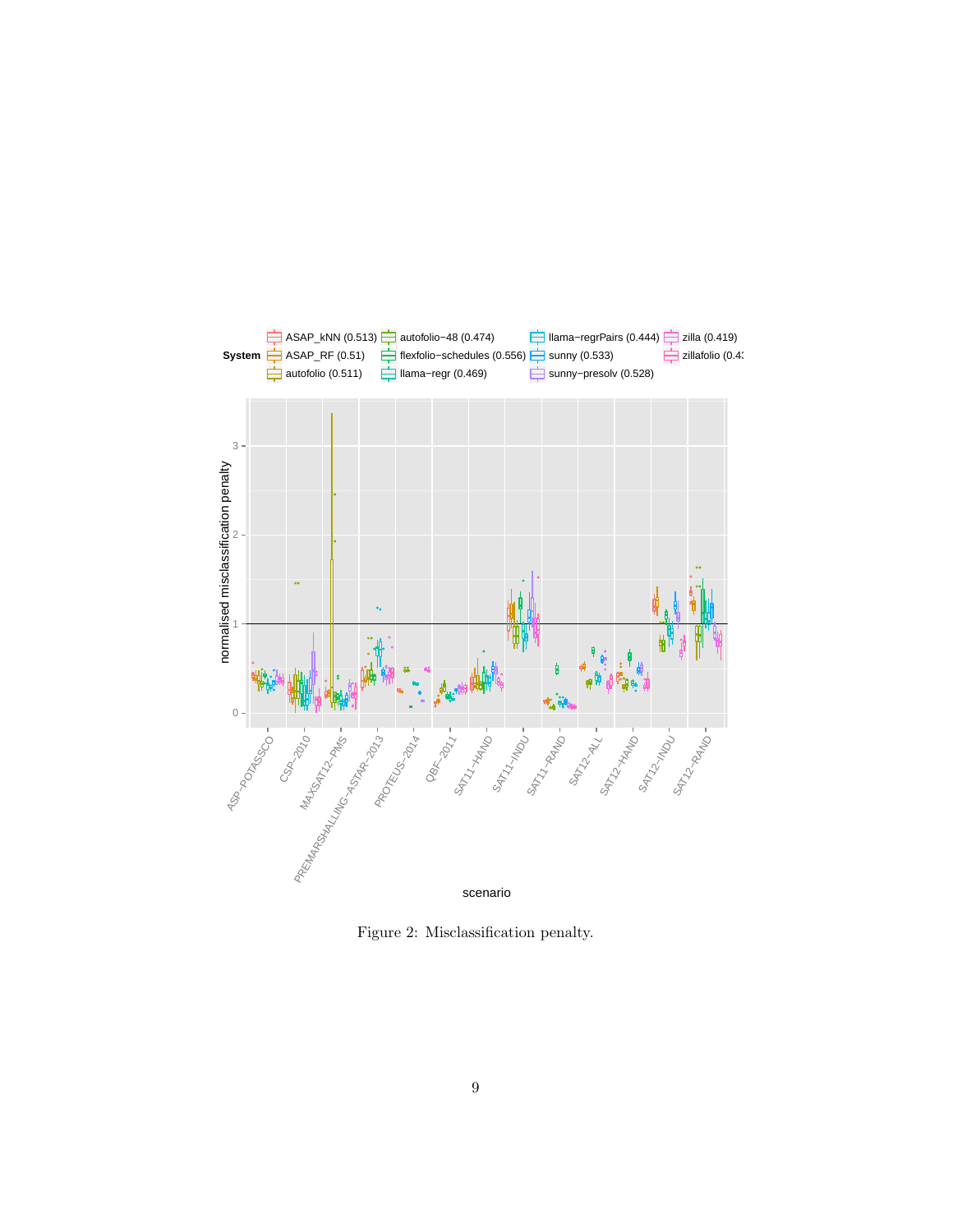<span id="page-9-0"></span>

Figure 3: Instances solved.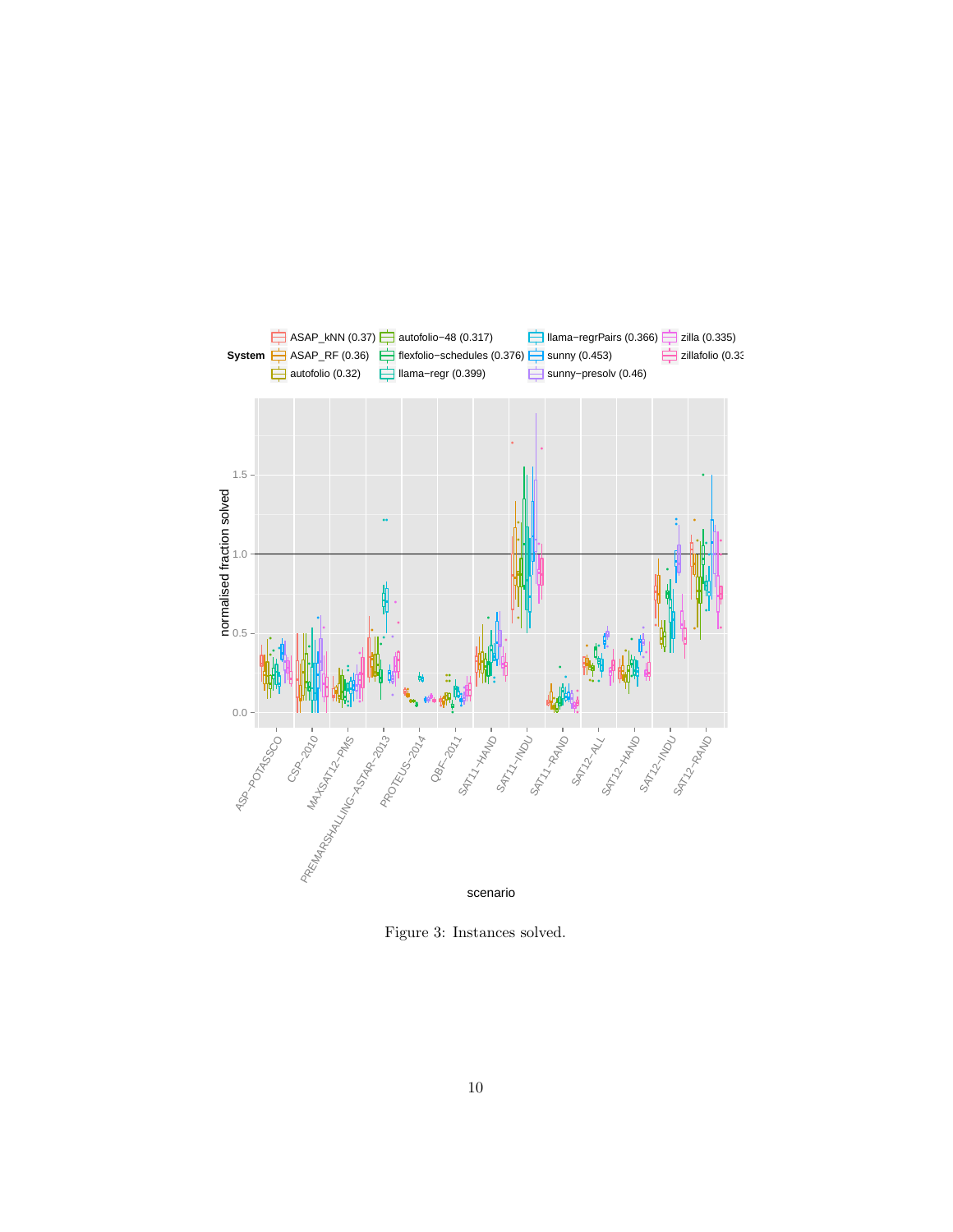<span id="page-10-0"></span>

Figure 4: Train + prediction time.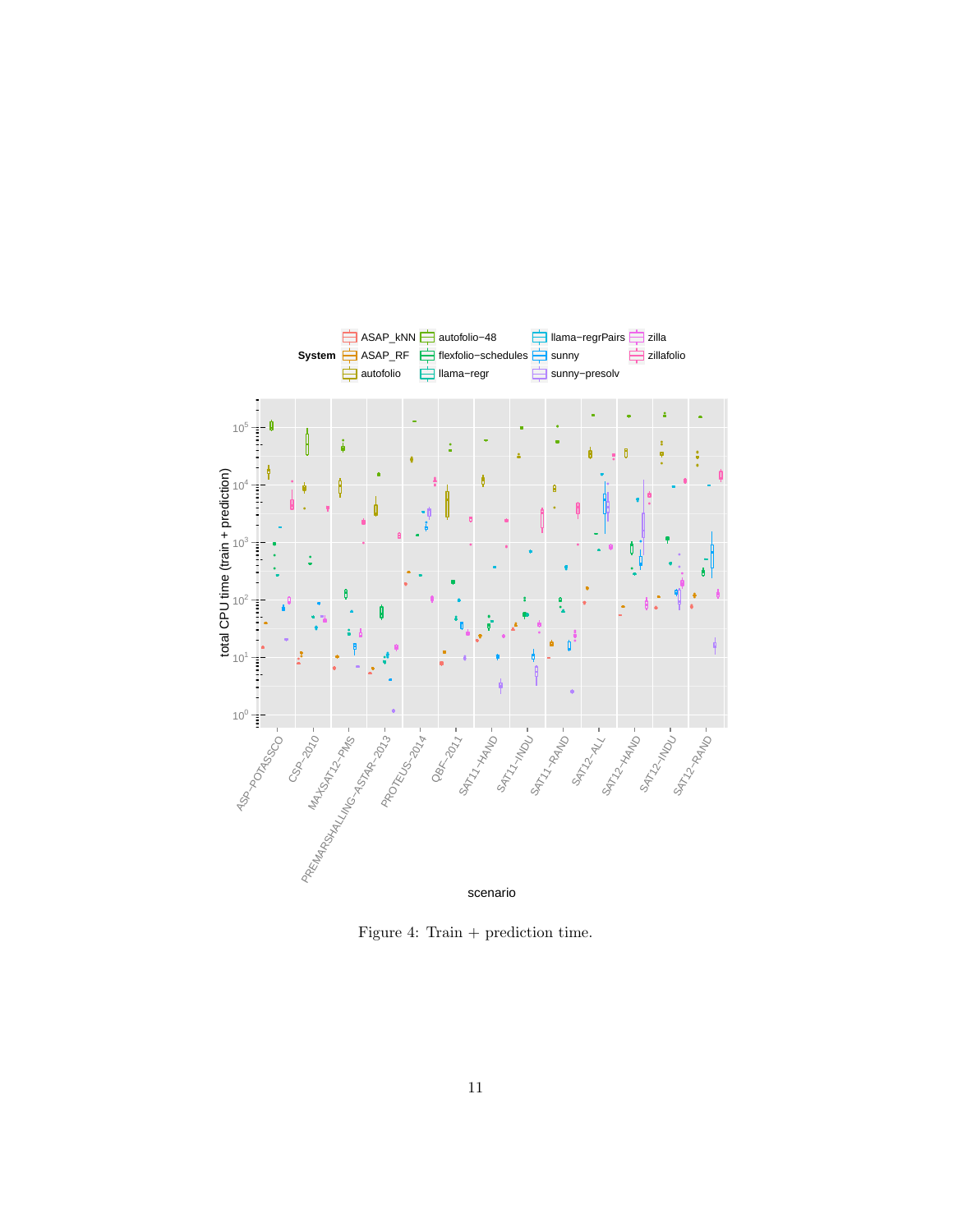### 4 Acknowledgements

We would like to thank all the participants for taking the time to prepare submissions and their help in getting them to run; in alphabetical order: Alex Fréchette, Chris Cameron, David Bergdoll, Fabio Biselli, François Gonard, Frank Hutter, Holger Hoos, Jacopo Mauro, Kevin Leyton-Brown, Marc Schoenauer, Marius Lindauer, Mich`ele Sebag, Roberto Amadini, Tong Liu, and Torsten Schaub. We thank Barry Hurley for setting up and maintaining the submission website and Luc De Raedt, Siegfried Nijssen, Benjamin Negrevergne, Behrouz Babaki, Bernd Bischl, and Marius Lindauer for feedback on the design of the challenge.

All data, code and results from the challenge are available at [http://4c.](http://4c.ucc.ie/~larsko/downloads/challenge.tar.gz) [ucc.ie/~larsko/downloads/challenge.tar.gz](http://4c.ucc.ie/~larsko/downloads/challenge.tar.gz).

### <span id="page-11-0"></span>A Llama models used for comparison

### A.1 llama-regrPairs

```
suppressMessages({
library (optparse)
\mathbf{library} (a \, \mathrm{slib})library (llama)
\mathbf{library} (\text{plyr})})
ol = list (make_option (c("-t", "-train"), help = "AS\_scenario\_for\_training"),make\_option(c("-p", "--prediction"), help = "AS\_scenario\_for\_predictions"))opts = parse_{\text{args}}(OptionParser(option\_list = ol))suppressWarnings({\{trainAS = parseASScenario(opts$train})\})suppressWarnings({sumesMessages({\lbrace Idf = convertTolkama(trainAS) \rbrace})})suppressWarnings({testAS = parseASScenario(opts\$prediction)}suppressWarnings({sumesMessages({left int = convertTollama(testAS) }})# some features are removed by the conversion, make sure that we use only the# intersection
feats = interest (1df features, 1df ft $ features)
ldf features = feats
ldft\ features = feats
tt = trainTest (1 df)model = regressionPairs(makeLearner("regr.randomForest"), tt)\text{preds} = \text{model\$ \text{predictor}} \left( \text{ldft\$data} \right), \text{feats} \right)
```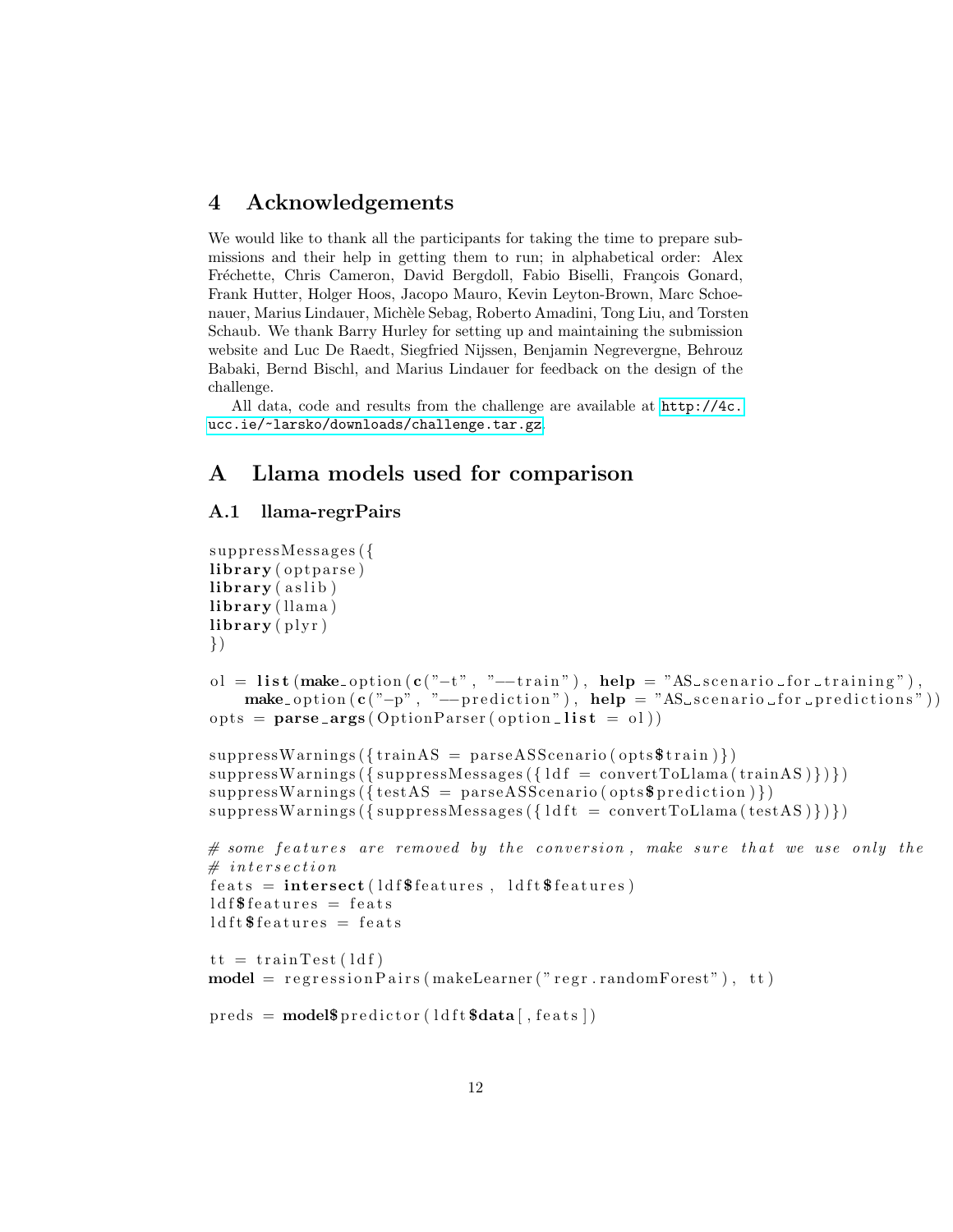```
\text{sched} = \text{ddply}(\text{preds}, \text{ } \mathbf{c}("id"), \text{ function}( \text{ss}) )data . frame(instanceID = testAS$feature . values [ss$id [1], "instance _id"],
          runID = 1,
          solver = ss\algorithm [1],
          timeLimit = testAS\$desc\$algorithms\_cutoff_time)})
```
write  $\text{csv}(\text{sched} \mid \text{, c}(\text{"instanceID", "runID", "solver", "timeLimit"}), \text{ file } = \text{stdout}$ 

#### A.2 llama-regr

```
suppressMessages({
\mathbf{library} (optparse)\mathbf{library} (a \, \mathrm{slib})library (llama)
\mathbf{library} (\text{plyr})})
ol = list (make_option (c("-t", "-train"), help = "AS\_scenario\_for\_training"),make option (c("-p", "—prediction"), help = "AS\_scenario\_for\_prediction"),opts = parse_{\text{args}}(OptionParser(option\_list = ol))suppressWarnings({\{trainAS = parseASScenario(opts$train})\})suppressWarnings({sumesMessages({\lbrace 1df = convertTolkman({trainAS}) \rbrace})})suppressWarnings({testAS = parseASScenario(opts\$prediction)}suppressWarnings({sumesMessages({left int = convertTollama(testAS) }}) )# some features are removed by the conversion, make sure that we use only the# intersection
feats = interest (1df features, 1df features)
ldf f eatures = feats
ldft\ features = feats
tt = trainTest (1 df)model = regression(makeLearner("regr.randomForest"), tt)\text{preds} = \text{model\$ \text{predictor}} \left( \text{ldft\$data} \right), \text{feats} \right)\text{sched} = \text{ddply}(\text{preds}, \text{ } \mathbf{c}("id"), \text{ function}( \text{ss} ) \text{ } \{data . frame(instanceID = testAS$feature . values [ss$id [1], "instance _id"],
          runID = 1,
          solver = ss\algorithm[1],
          timeLimit = testAS\$desc\$algorithms\_cutoff_time)})
```

```
write \text{csv}(\text{sched} \mid \text{, c}(\text{"instanceID", "runID", "solver", "timeLimit"}), \text{ file } = \text{stdout}
```